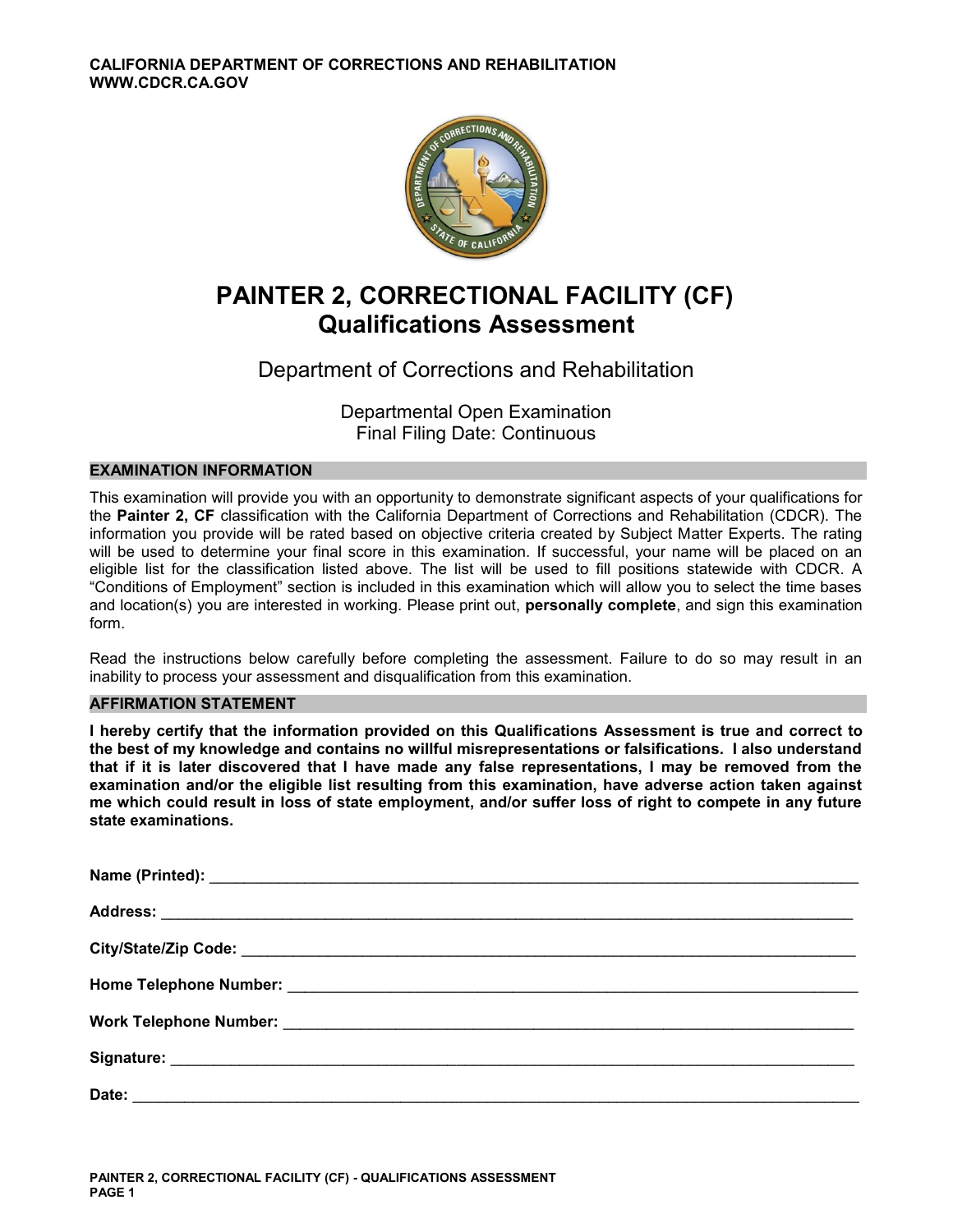#### **FILING INSTRUCTIONS**

#### **All applicants must complete and submit the following examination materials:**

- [Examination Application \(STD. 678\)](https://jobs.ca.gov/pdf/STD678.pdf)
- Qualifications Assessment

#### By mail to:

**Department of Corrections and Rehabilitation Talent Acquisition and Career Services P.O. Box 942883 Sacramento, CA 94283-0001** 

Or in person at:

**Department of Corrections and Rehabilitation 1515 S Street Sacramento, CA 95811-7243 Attn: Talent Acquisition and Career Services, 101N** 

If you are personally delivering your application and Qualifications Assessment, you must do so between the hours of **8:00 a.m.** and **5:00 p.m.**, Monday through Friday, excluding holidays, on or before the cut-off date to the street address listed above.

#### **NOTE:**

.

- All examination materials must have original signatures.
- Be sure your envelope has adequate postage if submitting via mail.
- Faxed or emailed copies will **NOT** be accepted under any circumstances.
- Make and keep a photocopy of the completed Qualifications Assessment for your records.

#### **GENERAL INSTRUCTIONS**

This Qualifications Assessment is the sole component of the examination. To obtain a position on the eligible list, a minimum score of 70% must be achieved. Therefore, please be sure to review and follow all instructions carefully as missing or incomplete information may result in disqualification or a lower score.

This examination is comprised of the following areas:

- Affirmation Statement (page 1)
- Filing Instructions / General Instructions (page 2)
- Prior State Employment / Conditions of Employment (pages 3 4)
- Rating Instructions (page 5)
- Knowledge & Experience Assessment (pages 6 10)
- Recruitment Questionnaire (page 11 12)

#### **YOUR RESPONSES ARE SUBJECT TO VERIFICATION**

Please keep in mind that all information provided on this Qualifications Assessment will be subject to verification at any time during the examination process, hiring process, and even after gaining employment. Anyone who misrepresents his/her experience will be subject to adverse consequences, which could include the following action(s):

- Removal from the examination process
- Removal from the eligible list / certification list
- Loss of State employment
- Loss of rights to compete in any future state examinations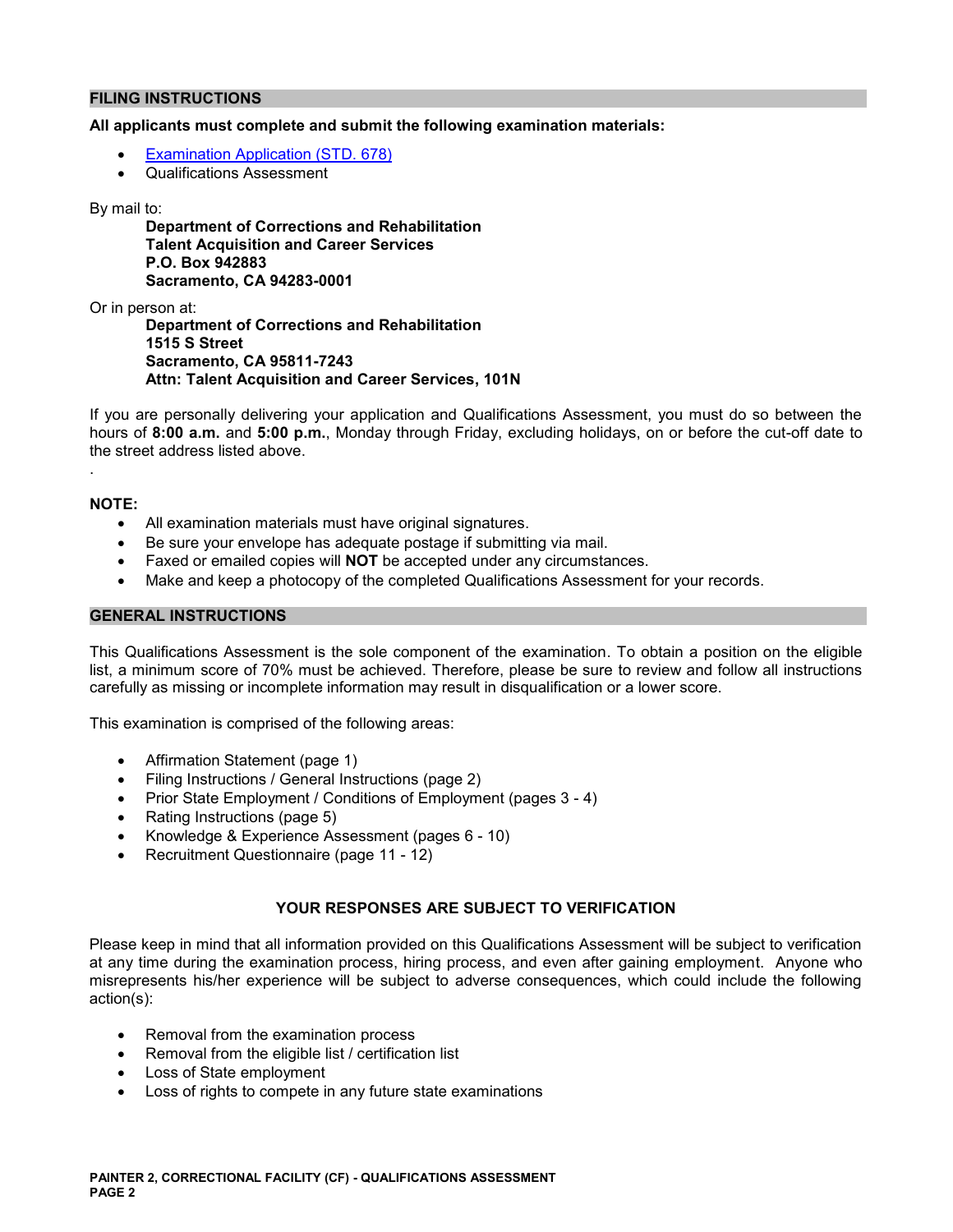#### **PRIOR STATE EMPLOYMENT INFORMATION**

**Complete this next section ONLY if you have been previously dismissed from California State Civil Service employment by punitive action or as a result of disciplinary proceedings. IF THIS DOES NOT APPLY TO YOU, please skip this question.** 

**Do you have written permission from the California Department of Human Resources (CalHR) to take this examination?** 





**State Personnel Board, Rule 211 provides that a dismissed state employee may only participate in State Civil Service examinations if he/she has obtained prior consent from the State Personnel Board.** 

#### **CONDITIONS OF EMPLOYMENT**

#### **PLEASE MARK THE APPROPRIATE BOX(ES) OF YOUR CHOICE.**

If you are successful in this examination, your name will be placed on an active employment list and referred to fill vacancies Statewide according to the conditions you specify on this form.

#### **TYPE OF APPOINTMENT YOU WILL ACCEPT**

Please mark the appropriate box(es) - you may check "(A) Any" if you are willing to accept any type of employment.

#### ☐ **(D) Permanent Full-Time** ☐ **(R) Permanent Part-Time** ☐ **(K) Limited-Term Full-Time** ☐ **(A) Any**

If all are marked and you receive an appointment other than permanent full-time, your name will continue to be considered for permanent full-time positions.

#### **LOCATION(S) YOU ARE WILLING TO WORK**

☐ **5 ANYWHERE IN THE STATE –** If this box is marked, no further selection is necessary

#### **NORTHERN REGION**

- 
- 
- 
- 
- Mule Creek State Prison ☐ 2500 **Modoc County** ☐ 4700 **Siskiyou County**  Pine Grove Youth Conservation ☐ 2800 **Napa County** Camp ☐ 4800 **Solano County**  Camp<br>
□ 2900 – Nevada County △ 2900 – Nevada County → California Medical Facility<br>
□ 2900 – **Nevada County → California Medical Facility**<br>
○ 2900 – **Placer County → CSP**, Solano
- 
- ☐ **Placer County**  CSP, Solano 3100 ☐ 0500 **Calaveras County**
- ☐ 0600 **Colusa County**
- ☐ 0700 **Contra Costa County**  CSP, Sacramento ☐ 5200 **Tehama County**
- 
- 
- 
- 
- 
- 
- ☐ 1800 **Lassen County**  O.H. Close YCF
- California Correctional Center N.A. Chaderjian YCF
- High Desert State Prison
- 
- 
- ☐ ☐ 2300 **Mendocino County** 0300 **Amador County** ☐ 4600 **Sierra County** 
	-
	-
	-
	-
	-
	- ☐ 5100 **Sutter County** 3400 **Sacramento County** ☐
	-
	-
- ☐ 0800 **Del Norte County**  Folsom State Prison ☐ 5300 **Trinity County**  Pelican Bay State Prison Richard A. McGee Correctional Training Center ☐ 5500 – **Tuolumne County** ☐ 0900 – **El Dorado County** Sierra Conservation Center

# ☐ ☐ 3800 – **San Francisco County**

- 1100 **Glenn County** ☐ 5700 **Yolo County**
- ☐ ☐ 3900 **San Joaquin County** 1200 **Humboldt County**  Deuel Vocational Institute ☐ 5800 **Yuba County** 
	- California Health Care Facility
	-
	-
	-
- ☐ 0100 **Alameda County** ☐ 2100 **Marin County** ☐ 4100 **San Mateo County**
- □ 0200 Alpine County CSP, San Quentin <br>
□ 4500 **Shasta County** 
	-
	-
	-
	-
	-
	- ☐ 4900 **Sonoma County** 3200 **Plumas County** ☐
	-
	-
	-
	-
	-
	-
	-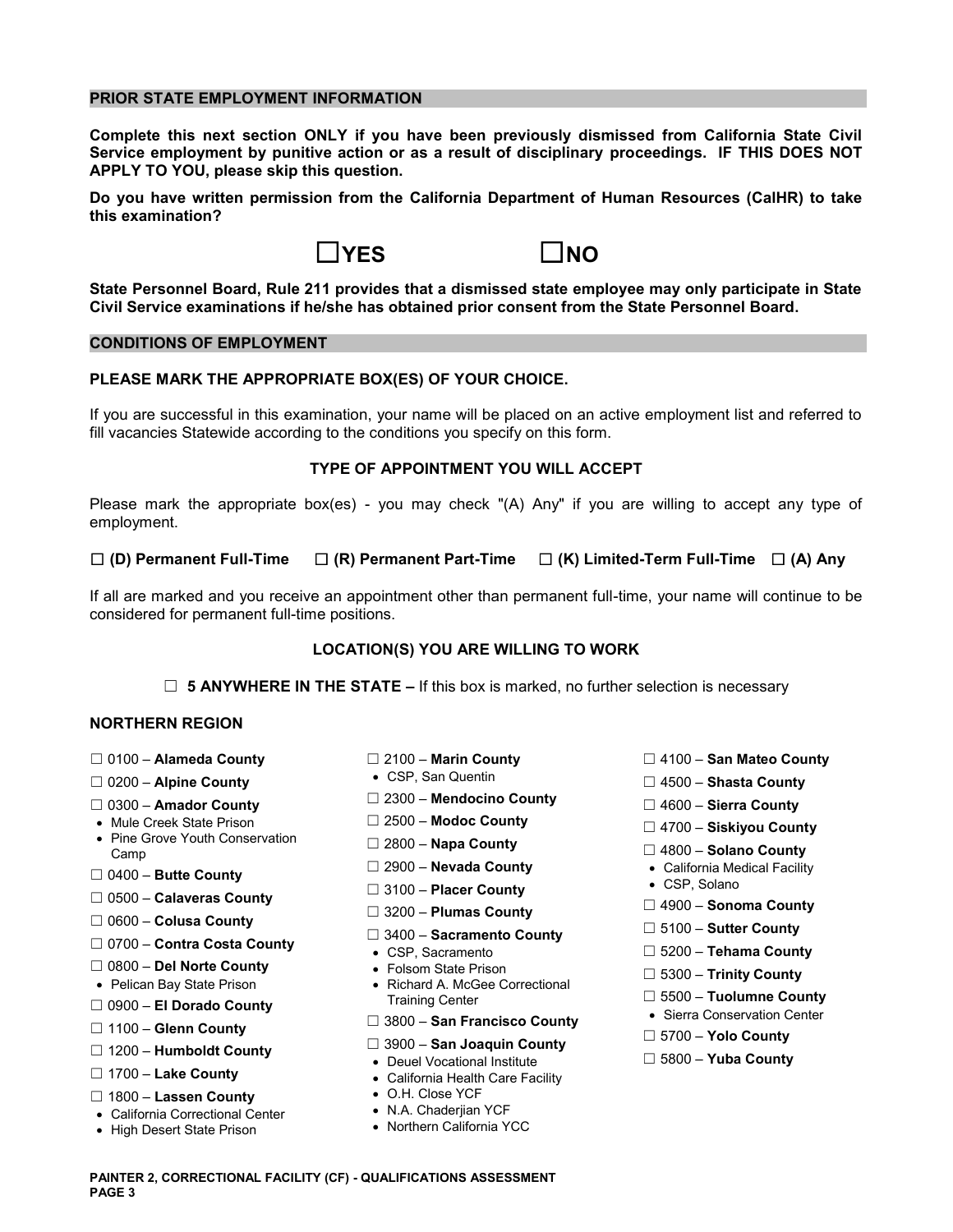#### **CENTRAL REGION**

- 
- ☐ 1000 **Fresno County** ☐ 1600 **Kings County** ☐ 2700 **Monterey County**  Pleasant Valley State Prison Avenal State Prison Correctional Training Facility
- 
- 
- 
- 
- Facility California Men's Colony Kern Valley State Prison
- 
- 

- 
- 
- □ 1400 **Inyo County** <br>CA Substance Abuse Treatment **SALING SALING SALING OF SALING COUNT**<br>Facility Facility **COUNTER SALING SALING SALING SALING SALING SALING SALING SALING SALING SALING SALING SALING SALING SALING SALI** ☐ 1500 – **Kern County** ☐ 3500 – Facility **San Benito County** 
	-
- California Correctional Institution **COUNTY And Correctional Institution**<br>Facility **County Acts** California Men's Colony
	-
	-
	-
	-
- 
- 
- 
- 
- California City Correctional ☐ 2000 **Madera County** ☐ 4000 **San Luis Obispo** Facility
	-
- North Kern State Prison Valley State Prison □ 4300 **Santa Clara County**
- Wasco State Prison ☐ 2200 **Mariposa County** ☐ 4400 **Santa Cruz County** 
	- ☐ 2400 **Merced County** ☐ 5000 **Stanislaus County**
	- ☐ 2600 **Mono County** ☐ 5400 **Tulare County**

#### **SOUTHERN REGION**

- 
- 
- 
- 
- 
- ☐ **County** 3000 **Orange County**  California Institution for Men
- ☐ 1300 **Imperial County** ☐ 3300 **Riverside County** ☐ 3700 **San Diego County** 
	-
	-

California Institution for Women

- 
- ☐ **Los Angeles County**  Ironwood State Prison 1900 ☐ 5600 **Ventura County**  CSP, Los Angeles County ☐ 3600 **San Bernardino**  Ventura YCF
- Calipatria State Prison California Rehabilitation Center RJ Donovan Correctional Facility
- CSP, Centinela **County Chuckawalla Valley State Prison** <u>□ 4200</u> **Santa Barbara County**<br>□ 1900 Los Angeles County Ironwood State Prison □ E600 Venture County
	-
	-

**ADDRESS OR EMPLOYMENT CHANGES** 

After list release, successful candidates may update any address and/or availability for employment preference information by accessing their [CalCareer Account](https://www.jobs.ca.gov/) (www.calcareers.ca.gov) on the California Department of Human Resources (CalHR) website.

Once logged into your CalCareer Account, from the **My Account** page:

- Update your personal information (name, address, phone number) by selecting "Contact Information" under **Account Management**.
- Update your employment preference information (tenure, time base, location preferences) by selecting "Exam / Assessment Records" under **Exams / Assessments**, then selecting the list you have eligibility on, then selecting "Change Conditions of Employment" under **Eligibility Record Actions**.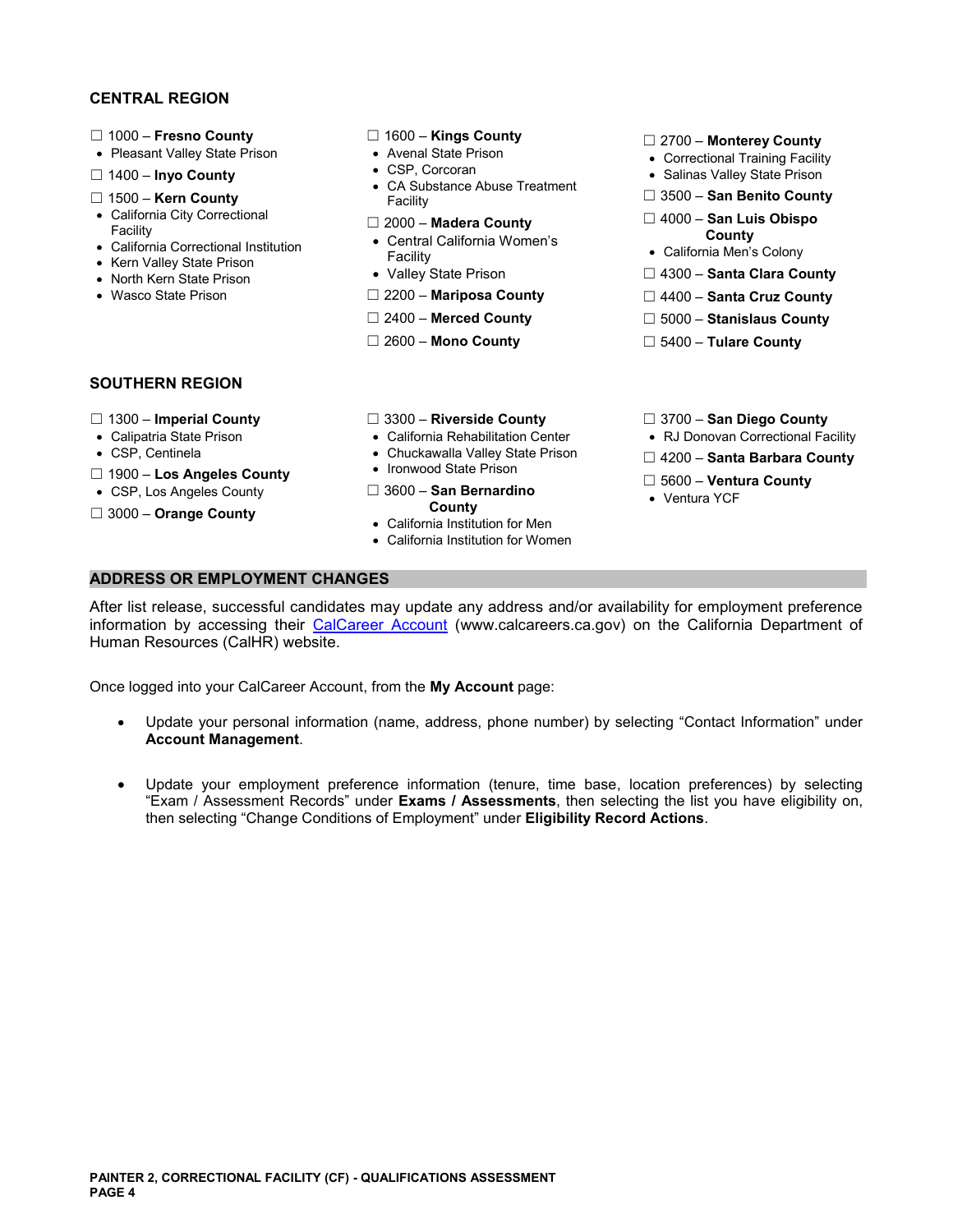#### **RATING INSTRUCTIONS**

Rate your knowledge and experience performing specific job-related actions, using the rating scale(s) below.

Respond to each statement, beginning on the following page, by indicating how the statement applies to you. You are required to respond to every statement by marking one option for each of the two scales provided. Responses may not be changed or added once submitted to Talent Acquisition and Career Services. Missing responses will result in a lower score.

In responding to each statement, you may refer to your FORMAL EDUCATION, FORMAL TRAINING COURSES, and/or WORK EXPERIENCE whether paid or not paid.

#### **SCALE #1 - KNOWLEDGE RELATED TO PERFORMING THIS ACTION**

#### **Extensive Knowledge**

I possess an expert knowledge level to the extent that I have effectively performed tasks related to this knowledge in the most difficult and complex situations **and** I have instructed others on specific aspects of this knowledge.

#### **Moderate Knowledge**

I possess an advanced knowledge level to the extent that I could effectively perform this task under the majority of circumstances or situations encountered.

#### **Basic Knowledge**

I possess a sufficient knowledge level that would allow me to perform this task successfully in routine situations.

#### **Limited Knowledge**

I have some knowledge of how to perform this task, but I may require additional instruction to apply my knowledge effectively.

#### **No Knowledge**

I have no knowledge of how to perform this task or what it may entail.

#### **SCALE #2 - EXPERIENCE RELATED TO PERFORMING THIS ACTION**

#### **Extensive Experience**

I have performed this action regularly.

#### **Moderate Experience**

I have performed this action multiple times **and** could effectively perform this action if required.

#### **Limited Experience**

I have performed this action before, but would still be considered a beginner by others, **and** I would likely require assistance for successful performance.

#### **No Experience**

I have never performed this action.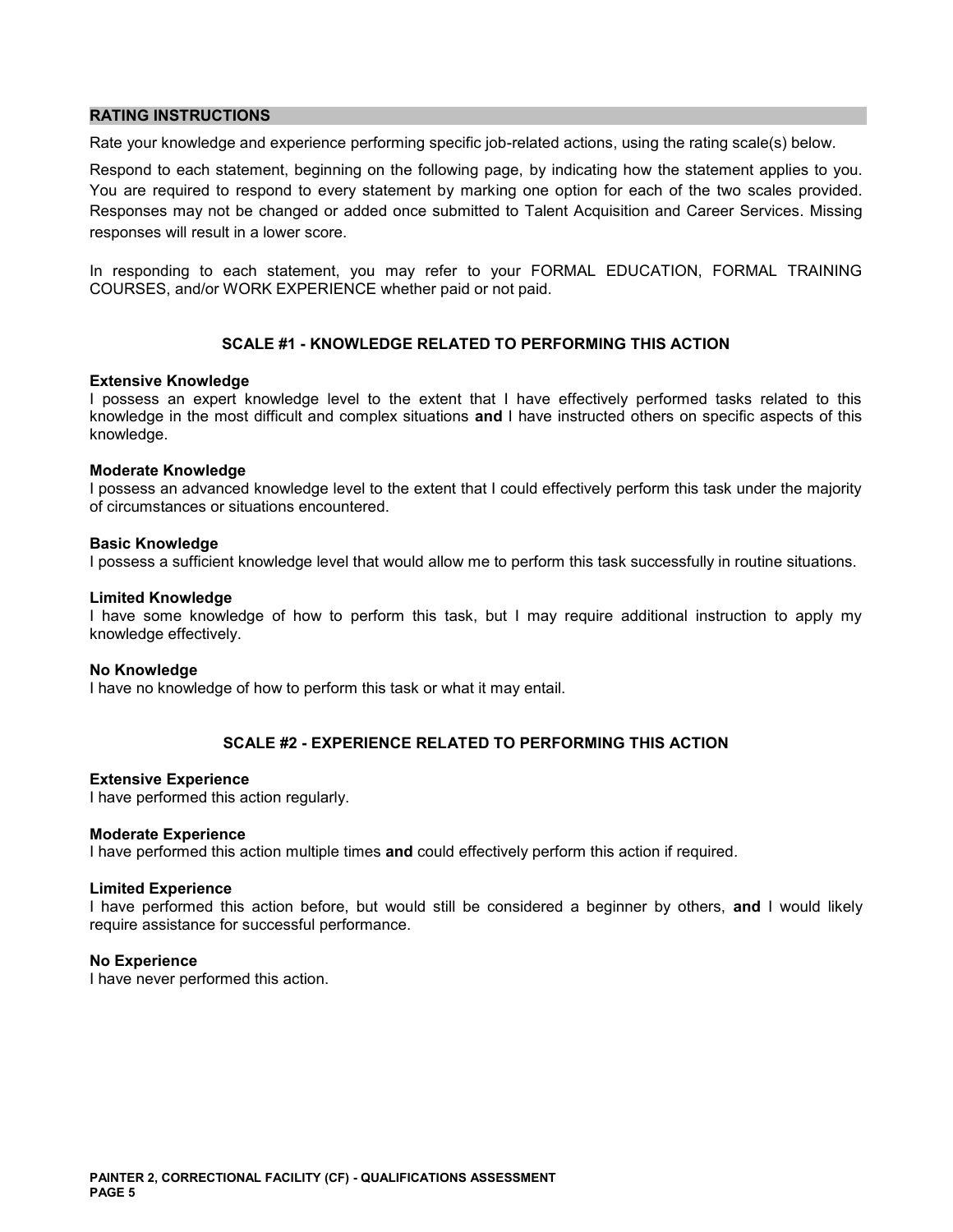| 1. | Grind, etch, prime, and finish paint metal for preventative maintenance to preserve the life expectancy of<br>coated surfaces. |                                                                                                        |  |  |  |
|----|--------------------------------------------------------------------------------------------------------------------------------|--------------------------------------------------------------------------------------------------------|--|--|--|
|    | Knowledge related to performing this action                                                                                    | Experience related to performing this action                                                           |  |  |  |
|    | □ Extensive Knowledge                                                                                                          | □ Extensive Knowledge                                                                                  |  |  |  |
|    | □ Moderate Knowledge                                                                                                           | □ Moderate Knowledge                                                                                   |  |  |  |
|    | □ Basic Knowledge                                                                                                              | □ Basic Knowledge                                                                                      |  |  |  |
|    | □ Limited Knowledge                                                                                                            | □ Limited Knowledge                                                                                    |  |  |  |
|    | □ No Knowledge                                                                                                                 | □ No Knowledge                                                                                         |  |  |  |
|    |                                                                                                                                |                                                                                                        |  |  |  |
| 2. |                                                                                                                                | Instruct and lead laborers in tasks associated with the painting trade, including safe work practices. |  |  |  |
|    | Knowledge related to performing this action                                                                                    | Experience related to performing this action                                                           |  |  |  |
|    | □ Extensive Knowledge                                                                                                          | □ Extensive Knowledge                                                                                  |  |  |  |
|    | □ Moderate Knowledge                                                                                                           | □ Moderate Knowledge                                                                                   |  |  |  |
|    | □ Basic Knowledge                                                                                                              | □ Basic Knowledge                                                                                      |  |  |  |
|    | □ Limited Knowledge                                                                                                            | □ Limited Knowledge                                                                                    |  |  |  |
|    | □ No Knowledge                                                                                                                 | □ No Knowledge                                                                                         |  |  |  |
|    |                                                                                                                                |                                                                                                        |  |  |  |
| 3. |                                                                                                                                | Apply undercoats and finish coats to wood, metal, and concrete to protect and produce optimum finish.  |  |  |  |
|    |                                                                                                                                |                                                                                                        |  |  |  |
|    | Knowledge related to performing this action                                                                                    | Experience related to performing this action                                                           |  |  |  |
|    | □ Extensive Knowledge                                                                                                          | □ Extensive Knowledge                                                                                  |  |  |  |
|    | □ Moderate Knowledge                                                                                                           | □ Moderate Knowledge                                                                                   |  |  |  |
|    | □ Basic Knowledge                                                                                                              | □ Basic Knowledge                                                                                      |  |  |  |
|    | □ Limited Knowledge                                                                                                            | □ Limited Knowledge                                                                                    |  |  |  |
|    | □ No Knowledge                                                                                                                 | □ No Knowledge                                                                                         |  |  |  |
| 4. | Mix or tint coatings (e.g., epoxies, paints, stains, etc.), to match existing finishes.                                        |                                                                                                        |  |  |  |
|    |                                                                                                                                |                                                                                                        |  |  |  |
|    | Knowledge related to performing this action                                                                                    | Experience related to performing this action                                                           |  |  |  |
|    | □ Extensive Knowledge                                                                                                          | □ Extensive Knowledge                                                                                  |  |  |  |
|    | $\Box$ Moderate Knowledge                                                                                                      | □ Moderate Knowledge                                                                                   |  |  |  |
|    | コ Basic Knowledge                                                                                                              | <b>Basic Knowledge</b>                                                                                 |  |  |  |
|    | $\Box$ Limited Knowledge                                                                                                       | <b>Limited Knowledge</b>                                                                               |  |  |  |
|    | □ No Knowledge                                                                                                                 | No Knowledge<br>Ш                                                                                      |  |  |  |
| 5. | Scrape, sand and fill surfaces in preparation for painting and finishing building structures.                                  |                                                                                                        |  |  |  |
|    |                                                                                                                                |                                                                                                        |  |  |  |
|    | Knowledge related to performing this action                                                                                    | Experience related to performing this action                                                           |  |  |  |
|    | □ Extensive Knowledge                                                                                                          | □ Extensive Knowledge                                                                                  |  |  |  |
|    | □ Moderate Knowledge                                                                                                           | □ Moderate Knowledge                                                                                   |  |  |  |
|    | <b>Basic Knowledge</b>                                                                                                         | <b>Basic Knowledge</b>                                                                                 |  |  |  |

- 
- ☐ Limited Knowledge ☐ Limited Knowledge
- ☐ No Knowledge ☐ No Knowledge

**PAGE 6** 

# **PAINTER 2, CORRECTIONAL FACILITY (CF) - QUALIFICATIONS ASSESSMENT**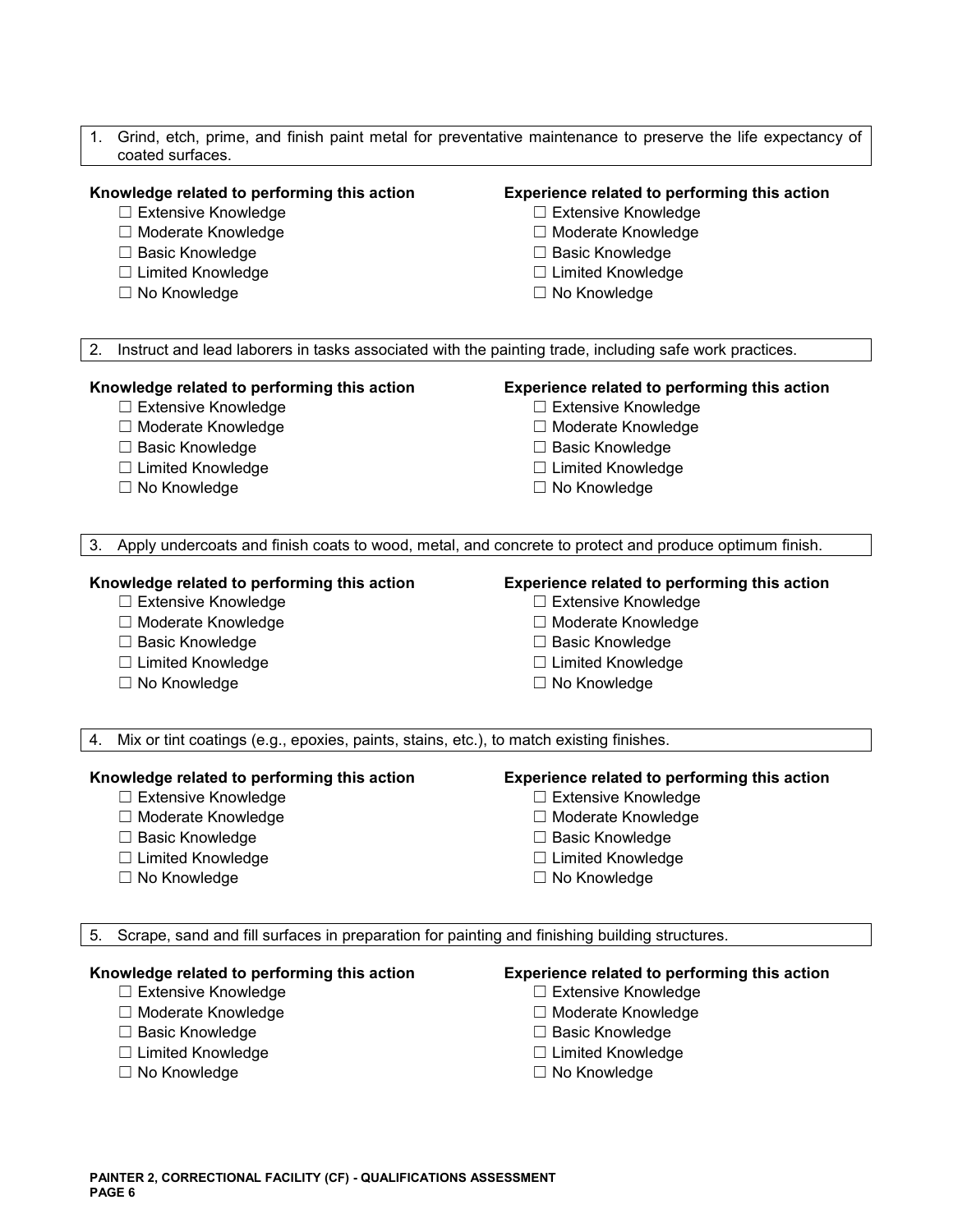| Clean and maintain brushes and other equipment to increase life expectancy and proper functionality of<br>6.<br>tools. |                                                                                                               |  |  |  |
|------------------------------------------------------------------------------------------------------------------------|---------------------------------------------------------------------------------------------------------------|--|--|--|
| Knowledge related to performing this action                                                                            | Experience related to performing this action                                                                  |  |  |  |
| $\Box$ Extensive Knowledge                                                                                             | □ Extensive Knowledge                                                                                         |  |  |  |
| □ Moderate Knowledge                                                                                                   | □ Moderate Knowledge                                                                                          |  |  |  |
| □ Basic Knowledge                                                                                                      | □ Basic Knowledge                                                                                             |  |  |  |
| □ Limited Knowledge                                                                                                    | □ Limited Knowledge                                                                                           |  |  |  |
| □ No Knowledge                                                                                                         | □ No Knowledge                                                                                                |  |  |  |
| 7.                                                                                                                     | Estimate the cost of painting jobs for building structures to provide the necessary information to customers. |  |  |  |
| Knowledge related to performing this action                                                                            | Experience related to performing this action                                                                  |  |  |  |
| □ Extensive Knowledge                                                                                                  | □ Extensive Knowledge                                                                                         |  |  |  |
| □ Moderate Knowledge                                                                                                   | □ Moderate Knowledge                                                                                          |  |  |  |
| □ Basic Knowledge                                                                                                      | □ Basic Knowledge                                                                                             |  |  |  |
| □ Limited Knowledge                                                                                                    | □ Limited Knowledge                                                                                           |  |  |  |
| □ No Knowledge                                                                                                         | $\Box$ No Knowledge                                                                                           |  |  |  |
| Prepare and finish newly installed or heavily damaged drywall for painting.<br>8.                                      |                                                                                                               |  |  |  |
| Knowledge related to performing this action                                                                            | Experience related to performing this action                                                                  |  |  |  |
| □ Extensive Knowledge                                                                                                  | □ Extensive Knowledge                                                                                         |  |  |  |
| □ Moderate Knowledge                                                                                                   | □ Moderate Knowledge                                                                                          |  |  |  |
| □ Basic Knowledge                                                                                                      | □ Basic Knowledge                                                                                             |  |  |  |
| □ Limited Knowledge                                                                                                    | □ Limited Knowledge                                                                                           |  |  |  |
| □ No Knowledge                                                                                                         | $\Box$ No Knowledge                                                                                           |  |  |  |
| material from surfaces prior to painting.                                                                              | 9. Clean surfaces (e.g., concrete, metal, and wood) with pressure washer to remove debris and corrosive       |  |  |  |
| Knowledge related to performing this action                                                                            | Experience related to performing this action                                                                  |  |  |  |
| $\Box$ Extensive Knowledge                                                                                             | $\Box$ Extensive Knowledge                                                                                    |  |  |  |
| □ Moderate Knowledge                                                                                                   | □ Moderate Knowledge                                                                                          |  |  |  |
| □ Basic Knowledge                                                                                                      | □ Basic Knowledge                                                                                             |  |  |  |
| □ Limited Knowledge                                                                                                    | □ Limited Knowledge                                                                                           |  |  |  |
| □ No Knowledge                                                                                                         | $\Box$ No Knowledge                                                                                           |  |  |  |
| 10. Evaluate and lay out painting job in a reasonable timeframe.                                                       |                                                                                                               |  |  |  |
| Knowledge related to performing this action                                                                            | Experience related to performing this action                                                                  |  |  |  |
| □ Extensive Knowledge                                                                                                  | □ Extensive Knowledge                                                                                         |  |  |  |
| □ Moderate Knowledge                                                                                                   | □ Moderate Knowledge                                                                                          |  |  |  |
| □ Basic Knowledge                                                                                                      | □ Basic Knowledge                                                                                             |  |  |  |
| $\Box$ Limited Knowledge                                                                                               | □ Limited Knowledge                                                                                           |  |  |  |
| □ No Knowledge                                                                                                         | □ No Knowledge                                                                                                |  |  |  |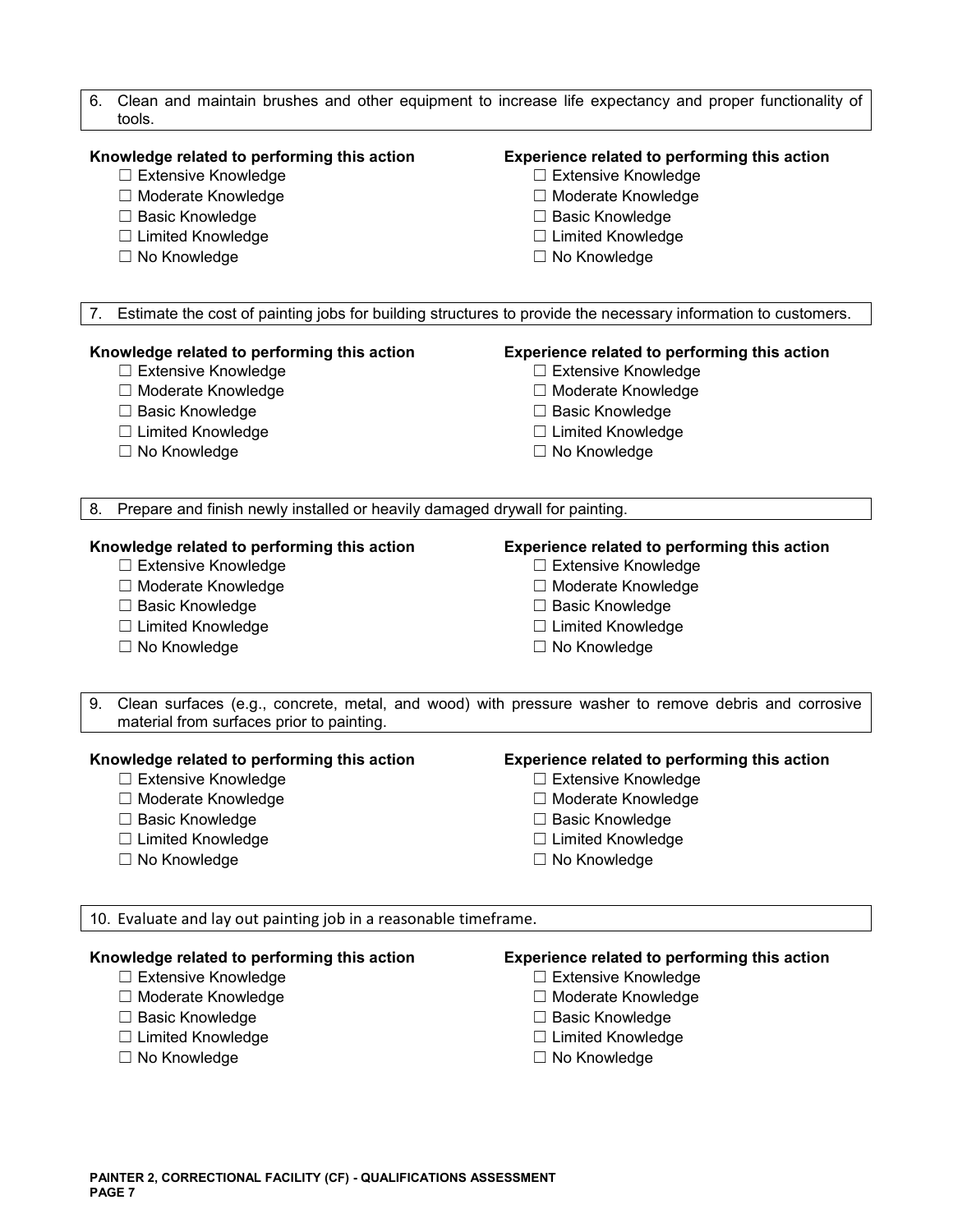- 11. Set-up, dismantle and inspect scaffolding for defects and structural integrity to ensure safe working conditions. **Knowledge related to performing this action Experience related to performing this action**  ☐ Extensive Knowledge ☐ Extensive Knowledge ☐ Moderate Knowledge ☐ Moderate Knowledge ☐ Basic Knowledge ☐ Basic Knowledge ☐ Limited Knowledge ☐ Limited Knowledge ☐ No Knowledge ☐ No Knowledge 12. Set-up, take down and inspect ladders for defects and structural integrity to ensure safe working conditions. **Knowledge related to performing this action Experience related to performing this action**  ☐ Extensive Knowledge ☐ Extensive Knowledge ☐ Moderate Knowledge ☐ Moderate Knowledge ☐ Basic Knowledge ☐ Basic Knowledge ☐ Limited Knowledge ☐ Limited Knowledge ☐ No Knowledge ☐ No Knowledge 13. Use Personal Protective Equipment (PPE) to ensure safety in accordance with OSHA standards. **Knowledge related to performing this action Experience related to performing this action**  ☐ Extensive Knowledge ☐ Extensive Knowledge ☐ Moderate Knowledge ☐ Moderate Knowledge ☐ Basic Knowledge ☐ Basic Knowledge ☐ Limited Knowledge ☐ Limited Knowledge ☐ No Knowledge ☐ No Knowledge 14. Maintain Personal Protective Equipment (PPE) to ensure safety in accordance with OSHA standards. **Knowledge related to performing this action Experience related to performing this action**  ☐ Extensive Knowledge ☐ Extensive Knowledge ☐ Moderate Knowledge ☐ Moderate Knowledge ☐ Basic Knowledge ☐ Basic Knowledge ☐ Limited Knowledge ☐ Limited Knowledge ☐ No Knowledge ☐ No Knowledge 15. Scrape, sand and fill surfaces in preparation for painting and finishing, using an aerial platform (e.g., man lift, scissorlift, etc.). **Knowledge related to performing this action Experience related to performing this action**  ☐ Extensive Knowledge ☐ Extensive Knowledge ☐ Moderate Knowledge ☐ Moderate Knowledge ☐ Basic Knowledge ☐ Basic Knowledge
	- ☐ Limited Knowledge ☐ Limited Knowledge
	-
- 
- 
- ☐ No Knowledge ☐ No Knowledge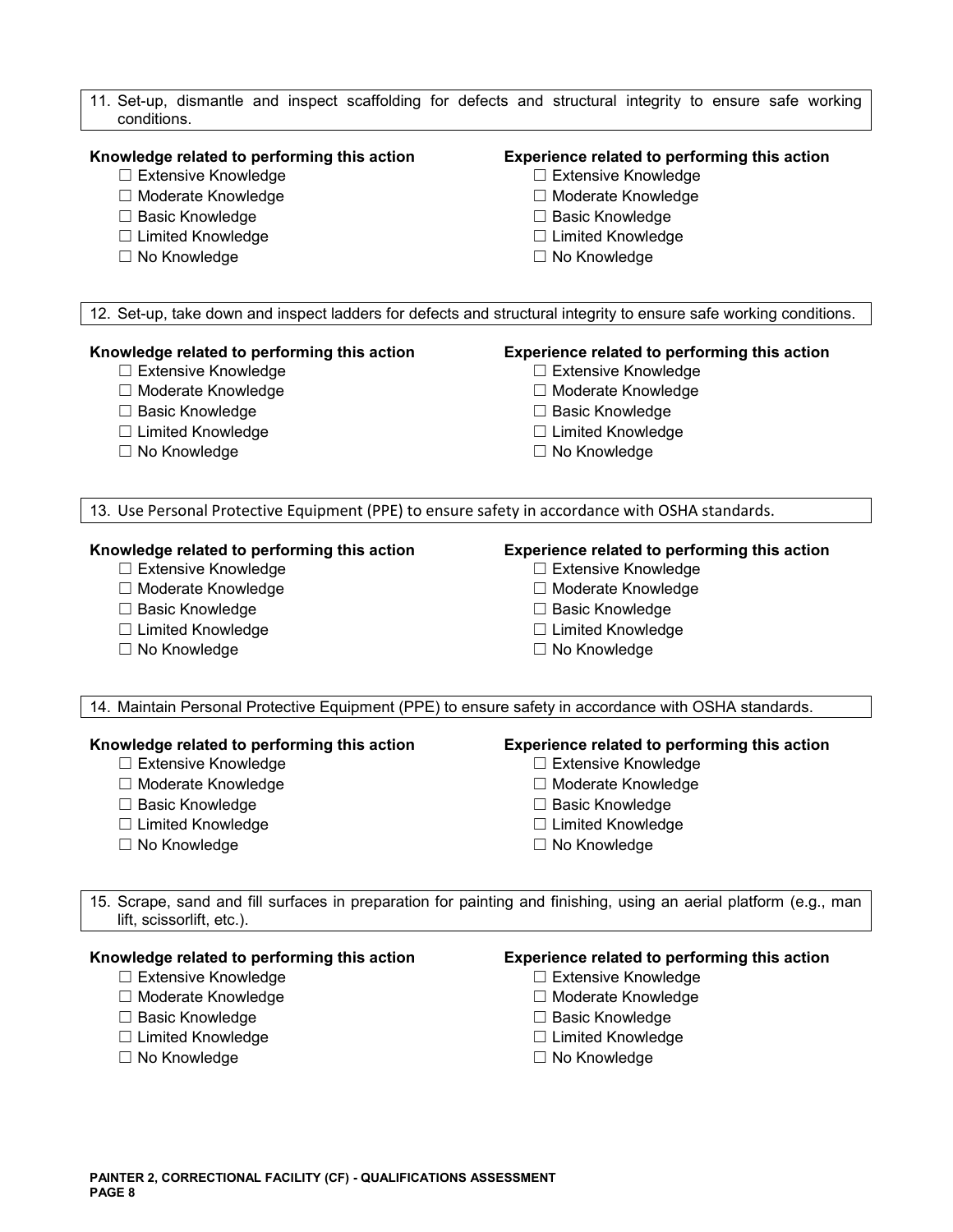| 16. Inspect tools/equipment to ensure they are properly maintained.                                                                                             |                                                                                                                                                                    |  |  |  |
|-----------------------------------------------------------------------------------------------------------------------------------------------------------------|--------------------------------------------------------------------------------------------------------------------------------------------------------------------|--|--|--|
| Knowledge related to performing this action<br>□ Extensive Knowledge<br>□ Moderate Knowledge<br>□ Basic Knowledge<br>□ Limited Knowledge<br>□ No Knowledge      | Experience related to performing this action<br>□ Extensive Knowledge<br>□ Moderate Knowledge<br>□ Basic Knowledge<br>□ Limited Knowledge<br>□ No Knowledge        |  |  |  |
| Log (VOC) log, etc.].                                                                                                                                           | 17. Maintain simple records and make reports [e.g., Safety Data Sheets (SDS), Volatile Organic Compounds                                                           |  |  |  |
| Knowledge related to performing this action<br>□ Extensive Knowledge<br>□ Moderate Knowledge<br>□ Basic Knowledge<br>□ Limited Knowledge<br>□ No Knowledge      | <b>Experience related to performing this action</b><br>□ Extensive Knowledge<br>□ Moderate Knowledge<br>□ Basic Knowledge<br>□ Limited Knowledge<br>□ No Knowledge |  |  |  |
| lines, diesel generators, etc.).                                                                                                                                | 18. Perform lock out/tag out procedures to potentially dangerous energy sources (e.g., transformers, steam                                                         |  |  |  |
| Knowledge related to performing this action<br>□ Extensive Knowledge<br>□ Moderate Knowledge<br>□ Basic Knowledge<br>□ Limited Knowledge<br>□ No Knowledge      | <b>Experience related to performing this action</b><br>□ Extensive Knowledge<br>□ Moderate Knowledge<br>□ Basic Knowledge<br>□ Limited Knowledge<br>□ No Knowledge |  |  |  |
| 19. Prepare a list of materials and supplies to ensure proper preparation and completion of specific jobs.                                                      |                                                                                                                                                                    |  |  |  |
| Knowledge related to performing this action<br>$\Box$ Extensive Knowledge<br>□ Moderate Knowledge<br>□ Basic Knowledge<br>□ Limited Knowledge<br>□ No Knowledge | Experience related to performing this action<br>$\Box$ Extensive Knowledge<br>□ Moderate Knowledge<br>□ Basic Knowledge<br>□ Limited Knowledge<br>□ No Knowledge   |  |  |  |
| 20. Conduct and document safety training for workers to promote safety awareness.                                                                               |                                                                                                                                                                    |  |  |  |
| Knowledge related to performing this action<br>□ Extensive Knowledge<br>□ Moderate Knowledge<br>□ Basic Knowledge<br>□ Limited Knowledge                        | <b>Experience related to performing this action</b><br>□ Extensive Knowledge<br>□ Moderate Knowledge<br>□ Basic Knowledge<br>□ Limited Knowledge                   |  |  |  |

- 
- 
- 
- ☐ No Knowledge ☐ No Knowledge

### **THIS CONCLUDES THE EXAMINATION**

**REVISION DATE:** 12/28/2021 - AL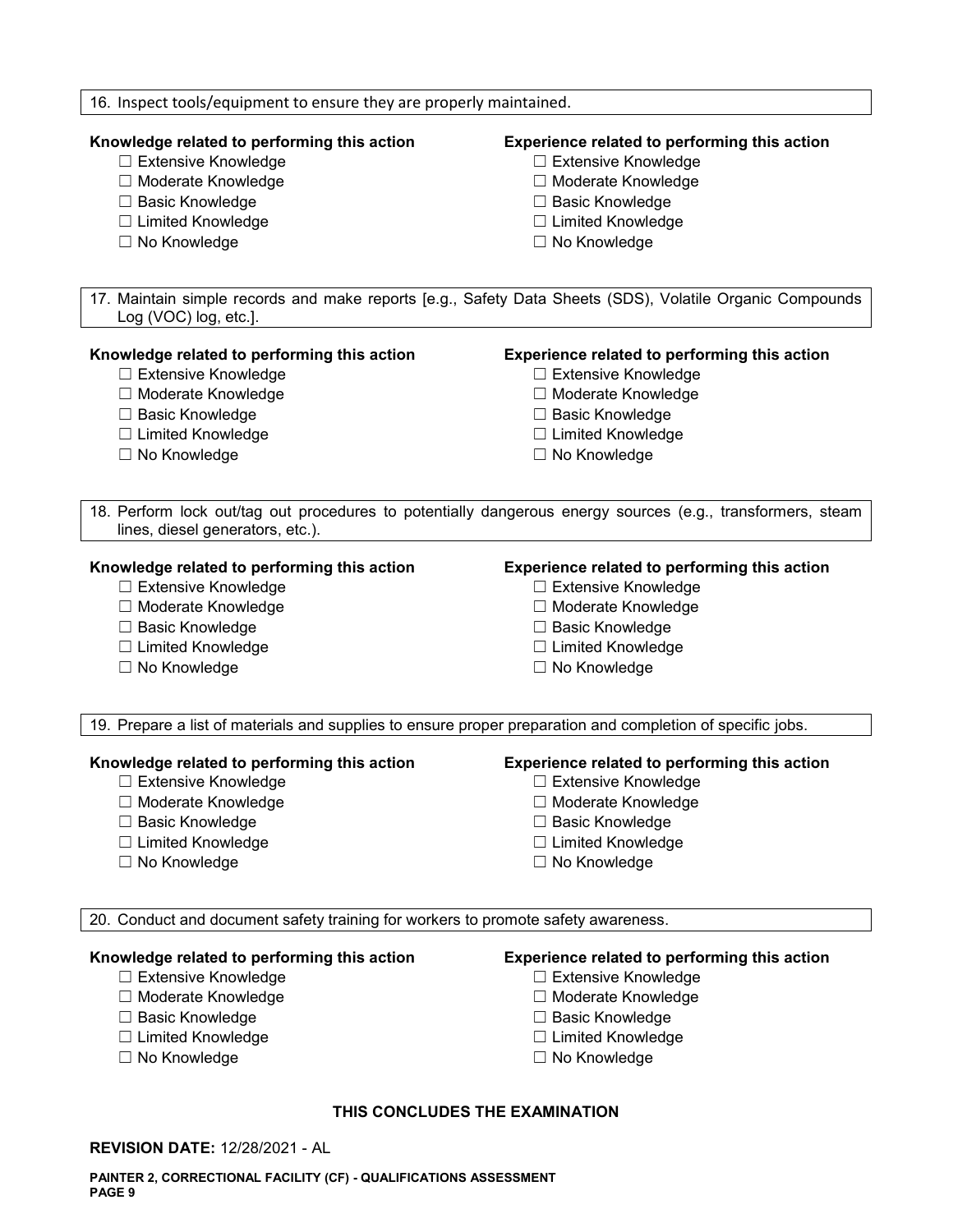**This Page is Intentionally Left Blank**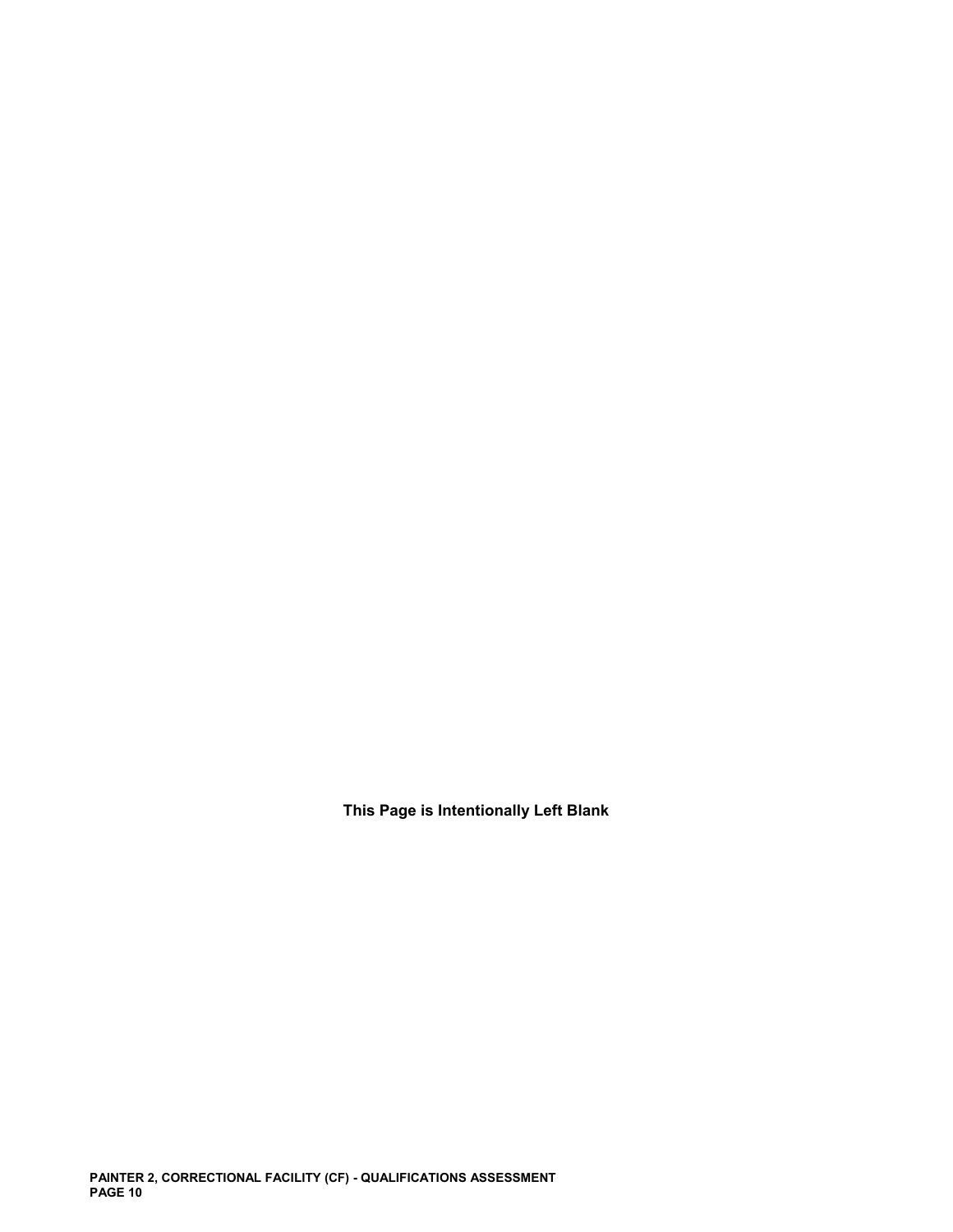#### **RECRUITMENT QUESTIONNAIRE**

Applicants are asked to voluntarily provide the information below. The following data will be used for statistical data gathering and reporting purposes. This questionnaire will be separated from the examination and this information will not be used in any employment decisions.

#### **GENDER**

- ☐ Male
- ☐ Female
- ☐ Non-binary

#### **RACE AND ETHNICITY**

Check **one** box that best describes your race or ethnicity.

|                                                                               | AVIAN              | . AVII IV         |
|-------------------------------------------------------------------------------|--------------------|-------------------|
| $\Box$ Black or African American                                              | □ Multiple Asian** | $\Box$ Multiple P |
| $\Box$ American Indian or Alaska<br><b>Native</b>                             | $\Box$ Indian      | $\Box$ Guamania   |
|                                                                               | $\Box$ Cambodian   | $\Box$ Hawaiian   |
| $\Box$ Hispanic or Latino (alone or<br>in combination with any<br>other race) | $\Box$ Chinese     | $\Box$ Samoan     |
|                                                                               | $\Box$ Filipino    | □ Other Pac       |
| $\Box$ White                                                                  | $\Box$ Japanese    |                   |
| $\Box$ Multiple Races*                                                        | $\Box$ Korean      |                   |
|                                                                               | $\Box$ Laotian     |                   |
|                                                                               | Vietnamese         |                   |
|                                                                               |                    |                   |

### **ASIAN PACIFIC ISLANDER**

- Лultiple Asian\*\* │ □ Multiple Pacific Islander\*\*\*
- ndian Indian Indian **□ Indian** 
	-
	-
- other race) ☐ Filipino ☐ Other Pacific Islander

\*If you identify with more than one race that is Non-Hispanic or Latino, select Multiple Races.

□ Other Asian

\*\*If you identify with more than one Asian ethnicity, select Multiple Asian.

\*\*\*If you identify with more than one Pacific Islander ethnicity, select Multiple Pacific Islander.

#### **AUTHORITIES**

Government Code sections 8310.5, 19705, 19790, 19792(h) and California Code of Regulations, Title 2, sections 599.980, 11013(b) authorize the State of California to collect demographic information on job applicants and exam participants for analysis and statistical purposes.

#### **CONTINUE TO NEXT PAGE TO COMPLETE RECRUITMENT QUESTIONNAIRE**